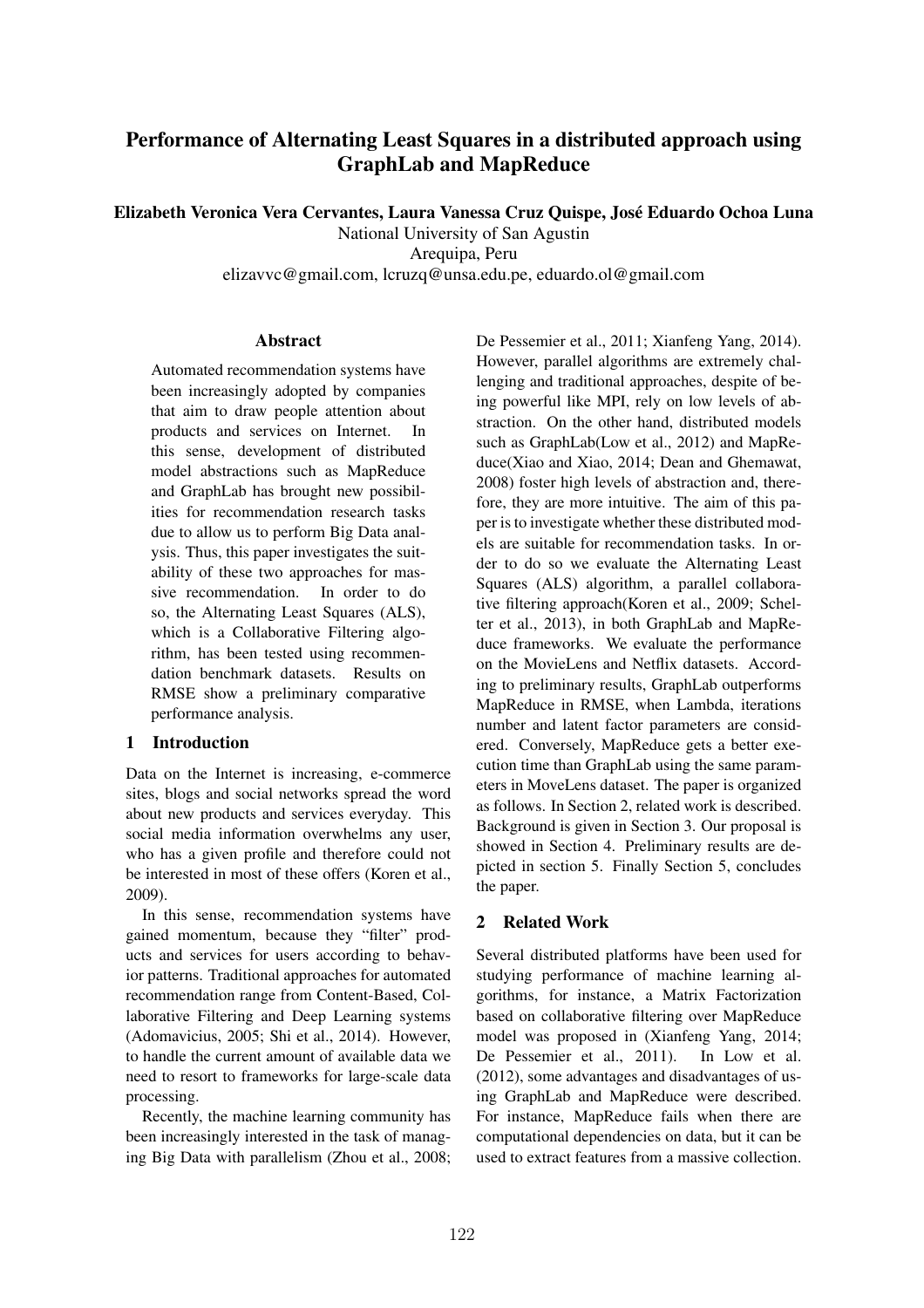In addition, MapReduce is targeted for large data centers, it is optimized for node-failure and diskcentric parallelism. Conversely, In GraphLab it is assumed that processors do not fail, and all data is stored in shared memory.

In Low et al. (2012), the Alternating Least Squares (ALS) algorithm was implemented over several platforms: GraphLab, Hadoop/MapReduce and MPI. Comparison results show that applications created using GraphLab outperformed equivalent Hadoop/MapReduce implementations by 20-60 times(Xianfeng Yang, 2014) .

Our work is most related to Low et al. (2012), but we focus on the evaluation of different configurations of ALS algorithm over GraphLab and MapReduce. Thus, we aim at obtaining optimal parameters that allow us to improve algorithm performance. Moreover, comparisons were based on RMSE and time execution values. The parameters considered are:

- *•* Lambda, which is the regularization parameter in ALS
- The number of latent factors
- The number of iterations

#### 3 Background

#### 3.1 Recommendation Systems

A recommendation system aims at showing items of interest to a user, considering the context of where the items are being shown and to whom they are being shown (Alag, 2008).

Figure 1, depicts inputs and outputs of a common recommendation system.



Figure 1: Inputs and Outputs of a Recommendation Engine

(Alag, 2008)

In Adomavicius (2005) three approaches for building a recommendation system are presented:

- *•* Content-based Recommendation: Items similar to the ones he/she has preferred in the past, are recommended to the user.
- *•* Collaborative Recommendation: Items that people with similar tastes and preferences liked in the past, are recommended to the user.
	- Collaborative Deep Learning: It is a recent kind of collaborative filtering using deep learning models Wang et al. (2014).
- *•* Hybrid Approach: Recommendations are made using a combination of Content-based and Collaborative Recommendation methods.

# 3.2 Alternating Least Squares (ALS)

Alternating Least Squares (Low et al., 2012; Zhou et al., 2008; Koren et al., 2009) is an algorithm within the collaborative filtering paradigm. Input of ALS (in Figure 2) is a sparse user by items matrix *R* containing the rating of each user. The algorithm iteratively computes a low-rank matrix factorization  $R = U \times V$  where *U* and *V* are *d* dimensional matrices. The loss function is defined as the squared error(Zhou et al., 2008), where the learning objective is to minimize the sum of the squared errors 1 between values predicted and real values of rantings.

$$
(\hat{U}, \hat{V}) = \underset{U,V}{\text{argmin}} \sum_{i,j} \in R(r_{ij} - v_i^T u_j)^2
$$
 (1)

Complexity and cost depend on the magnitude of the hidden variables *d*.



Figure 2: Matrix factorization of ALS

The ALS algorithm is computationally expensive, every iteration runs on  $O(d^{-1}[Nr + (m +$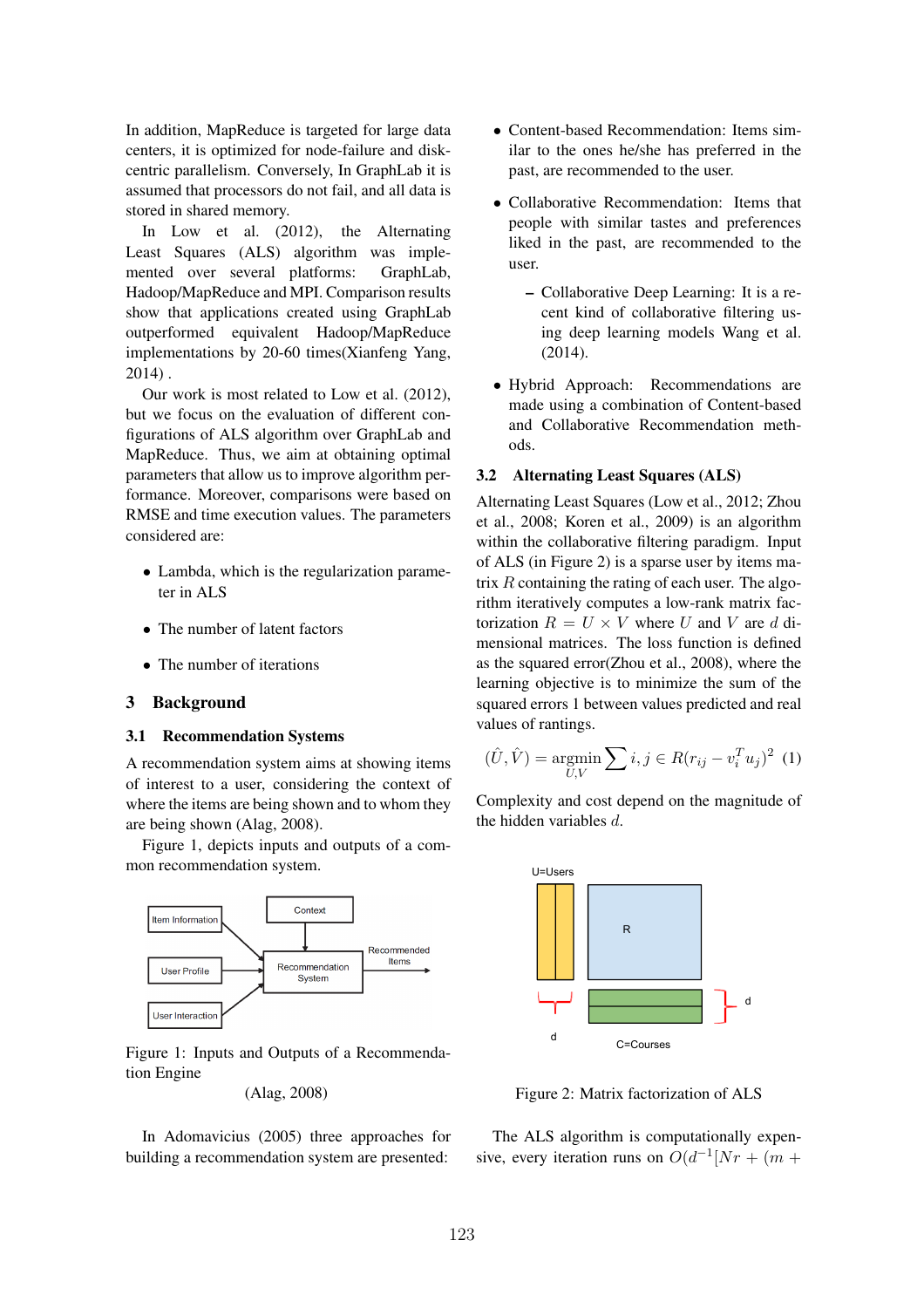$n(r^2 + r^3)$ , where *m* is length of items, and *n* is length of users (Schelter et al., 2013; Gemulla et al., 2011).

#### 3.3 Alternating Least Squares on GraphLab

According to (Low et al., 2012; Gonzalez et al., 2012) ALS in GraphLab is implemented by using a bipartite two colorable graph and a chromatic synchronous engine with an edge consistency model for serializability.

Each vertex of the graph has a latent factor attached, that denotes a user or an item. Thus, they are linked to a column or a row in the matrix of ratings *R*. Each edge of the graph contains entry data (rating values), and the most recent error estimated by the algorithm. The goal of ALS algorithm is to discover values of latent parameters, such that non-zero entries in *R* can be predicted by the dot product of the row and column latent factor. ALS algorithm for GraphLab is implemented in the Gather-Apply-Scatter abstraction. ALS update considers adjacent vertices as *X* values and edges as observed *y* values, and then updates the current vertex value as a weight *w*:

$$
y = X * w + noise \tag{2}
$$

that is accomplished using the following equation:

$$
w = inv(X' * X) * (X' * y) \tag{3}
$$

In the Gather-Apply-Scatter model, the update is done as follows:

- Gather: it returns the tuple  $(X' * X, X' * y)$
- Apply: it solves  $inv(X' * X) * (X' * y)$
- *•* Scatter: it schedules the update of adjacent vertices if this vertex has changed and the edge is not well predicted.

# 3.4 Alternating Least Squares on MapReduce

In Xianfeng Yang (2014; Zhou et al. (2008) MapReduce implementation is comprised by four tasks as shown in Figure 3. Each item in dataset is denoted as a triple  $(u, j, r)$ . *u* denotes user, *j* is the label of item and *r* denotes corresponding rating. In the U-Update step, item matrix *V* is used as input and is sent to cluster nodes. Then, training rating  $R$  is used to compute user matrix  $U$ , including inputs as lambda parameter  $\lambda$  to regularization, number of latent factors. V-Update does the same as U-Update step, but its input is not an item matrix. On the contrary, it is a user matrix computed in U-Update step. Once U and V are learned, we can compute RMSE values using test dataset and estimated rating  $\hat{r}$ . So the Parallel ALS algorithm with Weighted--Regularization is as follows (Zhou et al., 2008): The objective function in

Algorithm 1 Alternating Least Square(ALS) with algorithm

- 1: Initialize *V* with random values between 0 and 1
- 2: Hold *V* constants, and solve *U* by minimizing the objective function.
- 3: Hold *U* constants, and solve *M* by minimizing the objective function.
- 4: repeat from step 2 and 3 until objective function converge.

1 is obtained from equation 4, which is just linear regression with lambda regularization( $\lambda$ ), to avoid overfits it penalize large parameters.

#### 4 Proposal

In this paper we evaluate several parameter configurations (lambda, number of latent factor, number of iterations) for ALS algorithm over GraphLab and MapReduce. Our aim is to obtain the best performance, over clusters of two and four machines, for the Movielens Dataset, and NetFlix Dataset (further details will be given in the next section). We evaluate performance according to RMSE and execution time values.

In order to implement ALS algorithm under the MapReduce Paradigm, the Mahout  $<sup>1</sup>$  API has been</sup> used. ALS algorithm for MapReduce (Zhou et al., 2008) is shown in 3. User and movie factors have been computed using equation 4. where *nui* and  $n_{vi}$  are the numbers of ratings of user *i* and item *j* respectively. When objective function showed in equation 4 does not change after further iterations, we attain the final step. Output is the predicted rating for each user/item pair.

<sup>1</sup> http://mahout.apache.org/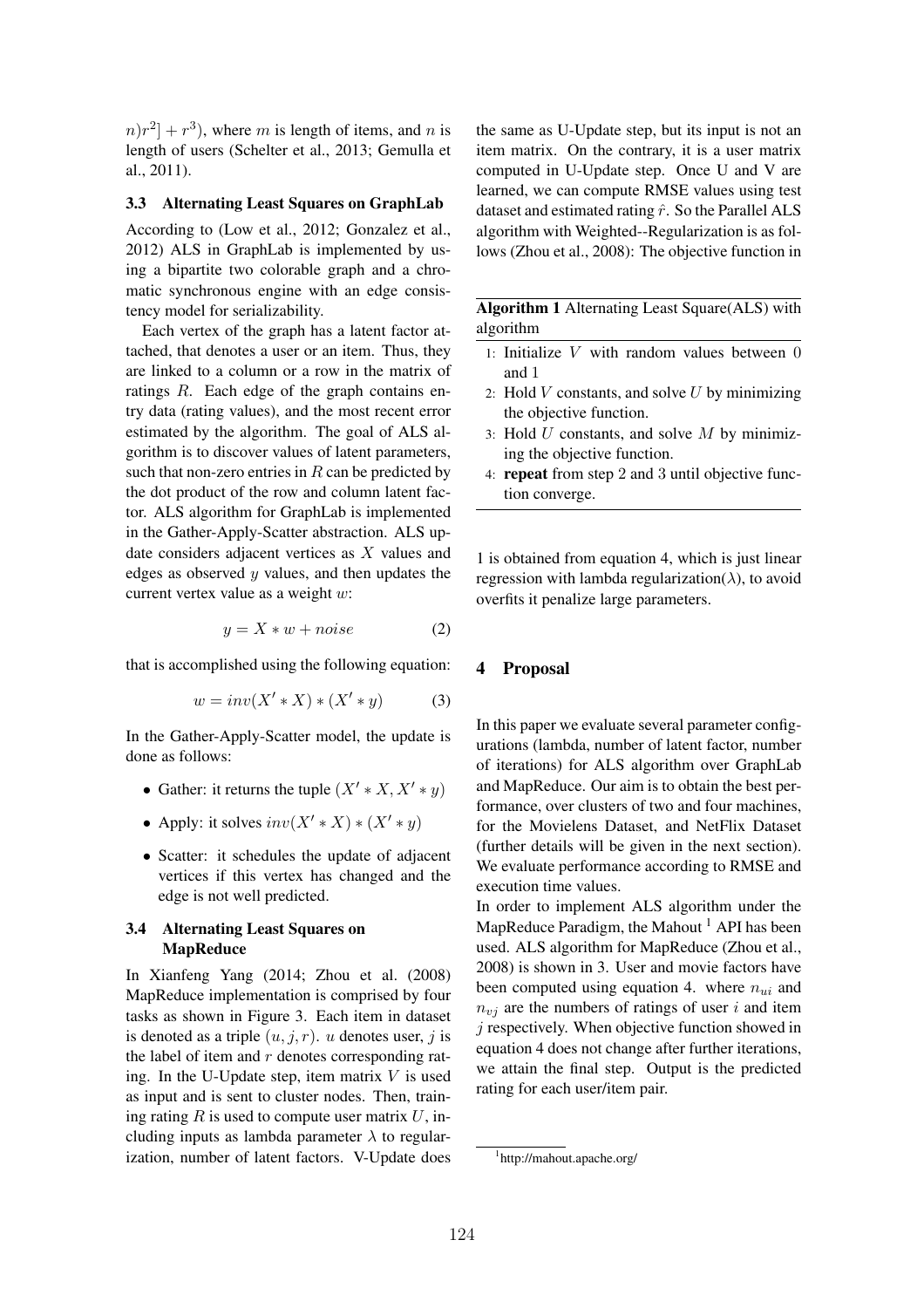$$
f(U, V) = \sum_{i,j \in I} (r_{ij} - u_i^T v_j)^2 + \lambda (\sum_i n_{ui} || u_i ||^2 + \sum_j n_{vj} || v_j ||^2)
$$
 (4)



Figure 3: MapReduce ALS algorithms proposed (Zhou et al., 2008; Xianfeng Yang, 2014)

In order to evaluate ALS algorithm under GraphLab, the GraphLab API (Low et al., 2010) has been used. ALS algorithm for GraphLab (Low et al., 2012) is shown in Figure 4. User and movie factors have been computed using equation 5.

$$
f[i] = \underset{w \in R^d}{\text{argmin}} \sum_{j \in Neighbors(i)} (r_{ij} - w^T f[j]) \tag{5}
$$



Figure 4: Matrix factorization of ALS using GraphLab

#### 4.1 Movielens Dataset

MovieLens is a Web collaborative site that manages a recommender system for movies. This recommender system is based on a collaborative filtering algorithm developed by the GroupLens research group. The dataset is comprised by 6040 users, 3952 items and 100209 ratings for training. The data structure is: *user*, *item*, *rating*.

## 4.2 Netflix Dataset

We are using the Small Netflix Dataset. It is also a data-set for movie recommendation, it has 95526 users, 3561 items and 3298163 ratings. The structure of the data-set is: *user*, *item*, *rating*.

#### 4.3 GraphLab Configuration

Setup of the GraphLab cluster is as follows. Two machines, one working as the master and the other as the worker node. The master machine operating system is Ubuntu 14.04, and its processor is Intel Core i3 CPU M 330@2.13GHzx4. The worker machine operating system is Ubuntu 13.10 of 64-bit, and its processor is Intel Core i3-2350M @2.30GHzx4. The cluster was configured using MPI(Message Passing Interface).

# 4.4 MapReduce Configuration

The setup is as follows. Four machines, three worker nodes and one master. The master machine operating system is Ubuntu 13.10 of 64-bit, and its processor is Intel Core i3-2350M @2.30GHzx4. Table.1 shows the configuration of the worker machines.

The cluster was configured using Hadoop, and

| Machine   Operating System | Processor                         |
|----------------------------|-----------------------------------|
| Ubuntu 14.04               | Intel Core i3 CPU M 330@2.13GHzx4 |
| <b>Ubuntu</b> 13.10        | Intel Core i3-2350M @2.30GHzx4    |
| Ubuntu 14.04               | Intel Core i7-4700MQ @2.40GHzx8   |

Table 1: Worker Machines Configuration

the HDFS(Hadoop Distributed File System). The ALS(Alternating Least Squares) algorithm implementation was taken from Mahout Library.

#### 5 Experimental Results

This section shows experimental results conducted on MovieLens data set aforementioned. Experimental setting parameters are described in

| <b>Parameters</b> | Value         |
|-------------------|---------------|
| Lambda            | $0.01 - 0.09$ |
| # Latent factors  | $10-50$       |
| # Iterations      | $2 - 30$      |

Table 2: Parameters used for ALS algorithms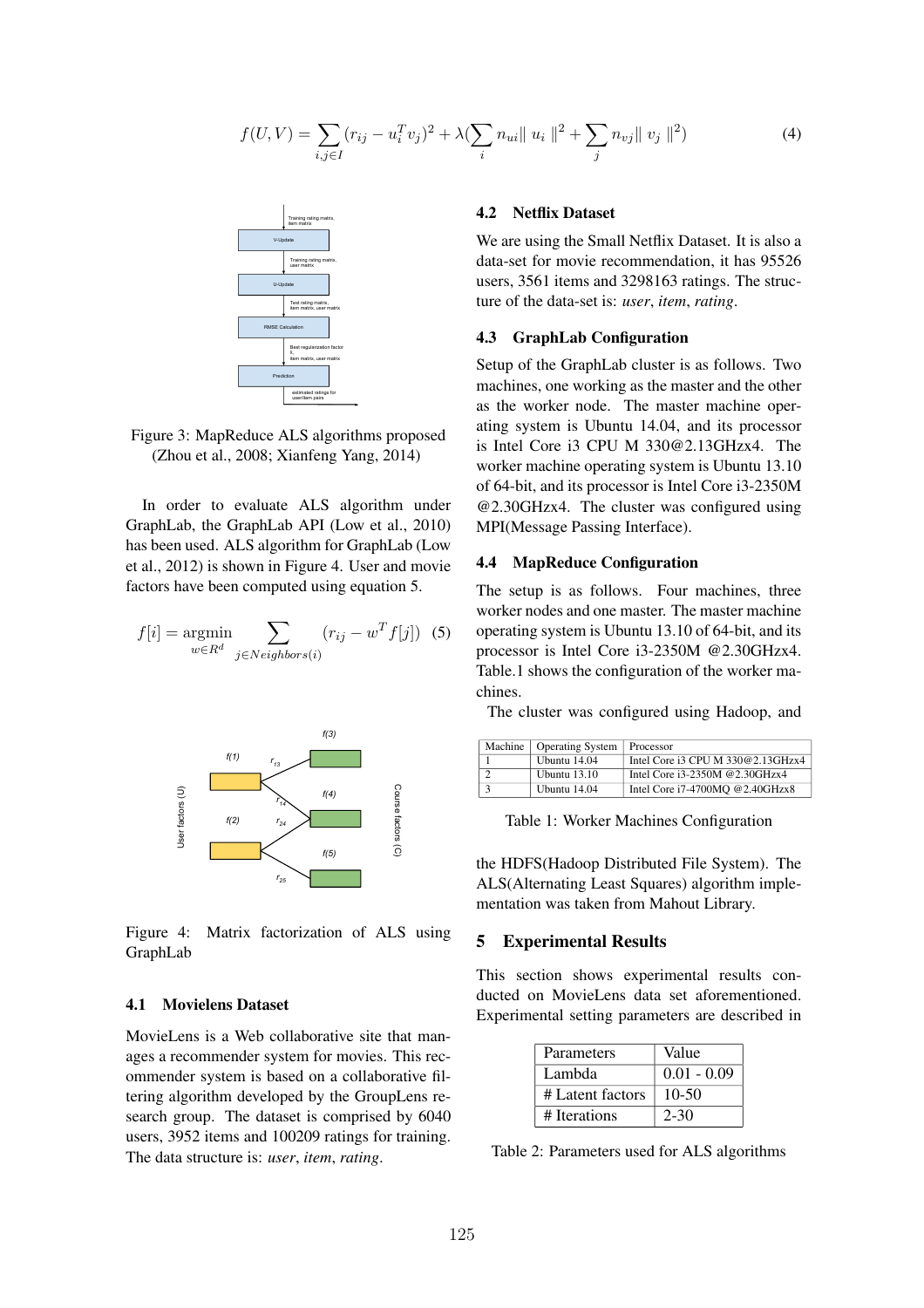Table 2. Latent factors have been increased for each test in 10 step size, Lambda has been increased in 0.01 step size, and Number of iterations in 1 step size. Results are showed in Figures 5,6,7.

In Figure 5a, RMSE values for MapReduce do not change even if we increase the number of latent factors thus, RMSE values on MapReduce are independent on the number of latent factors. RMSE for MapReduce converges around 0.95. Conversely, RMSE values for GraphLab decreases while the number of latent factors increases. When the number of latent factors was 50, RMSE value reaches around 0.25. However, GraphLab spends more time than MapReduce, Figure 5b depicts MapReduce times almost as an horizontal line for MovieLens dataset, the line of execution time for Netflix dataset is much steeper. Between Graphlab and MapReduce lines representing Movilens dataset execution, Graphlab line is more pronounced.

Figure 6a depicts GraphLab and MapReduce performance according the Lambda parameter. While Lambda increases, RMSE decreases accordingly, i.e., if a greater value of Lambda is used then algorithm accuracy tends to be better. We also notice that Graphlab has lower values of RMSE compared to MapReduce. GraphLab RMSE values are around 0.5, and MapReduce RMSE values are around 1. Figure 6b illustrates a better execution time of MapReduce compare to GraphLab over Movielens dataset. However, now the execution time for GraphLab decreases, while the value of Lambda increases. Figure 6b also shows that It takes longer to process the data from netflix than **Movielens** 

In Figure 7a we notice that the value of RMSE is almost invariant to the increase of iterations for MapReduce execution, given that the number of iterations are small,nevertheless we notice clearly that RMSE value for GraphLab decreases as the number of iterations increases. RMSE value for Graphlab converges around 0.55. Figure 7b shows that MapReduce execution time over Movielens dataset is good, however it increases a lot for Netflix dataset. Graphlab execution time increases as the number of iterations grows.



Figure 5: Performance of MapReduce and GraphLab when number of features in ALS algorithms is increased.



Figure 6: Performance of MapReduce and GraphLab when Lambda values in ALS algorithms are increased.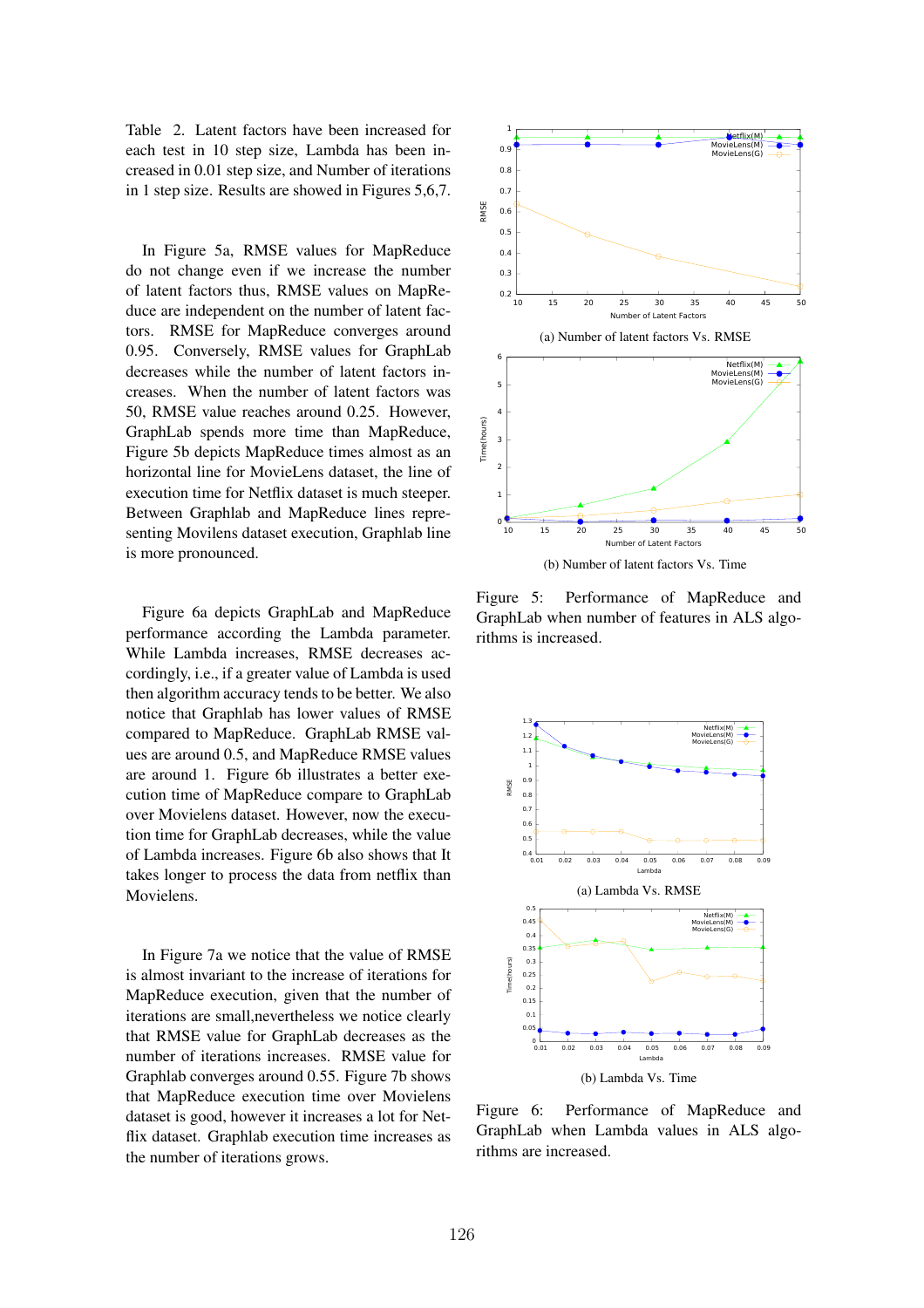

Figure 7: Performance of MapReduce and GraphLab when the number of iterations in ALS algorithms is increased.

#### 6 Conclusion

We evaluated the Alternating Least Squares (ALS) algorithm, a parallel collaborative filtering in both GraphLab and MapReduce frameworks. Experiments were run over the MovieLens and Netflix datasets. The RMSE between MapReduce execution in NetFlix dataset and Movielens dataset in all the experiments was similar, but the execution time was longer in Netflix dataset. Looking at the executions over Moviliens dataset, we can say, that even though GraphLab only ran in two machines and MapReduce in 4 machines, the first one outperformed the second one in RMSE. Considering lambda value variation, Figure.6a,the number of iterations Figure.7a, and the number of latent factors Figure.5a, GraphLab performed better (RMSE) than MapReduce. In all previous three cases MapReduce was faster than GraphLab, obviously by the difference between the number of machines in their configuration.

Thus, when scalability and distribution are evaluated, MapReduce performs better, because ALS does not require data dependency for computing. Moreover, it took less execution time when more latent factors were added. In this work we only used two nodes, however GraphLab demonstrated best results with few nodes.

In conclusion, GraphLab performed better when RMSE was considered but, there are open issues with shared-memory. GraphLab is also better for computing recommendations in real time. However, for more sophisticated computations MapReduce performs better so far as to an offline environment and all data is used.

#### References

Tuzhilin A. Adomavicius, G. 2005. Toward the next generation of recommender systems: a survey of the state-of-the-art and possible extensions. *Knowledge and Data Engineering, IEEE Transactions on*, 17:734 – 749.

Satnam Alag. 2008. *Collective Intelligence in Action*.

- Toon De Pessemier, Kris Vanhecke, Simon Dooms, and Luc Martens. 2011. Content-based recommendation algorithms on the hadoop mapreduce framework. In *7th international conference on Web Information Systems and Technologies, Proceedings*, pages 237–240. Ghent University, Department of Information technology.
- Jeffrey Dean and Sanjay Ghemawat. 2008. Mapreduce: Simplified data processing on large clusters. *Commun. ACM*, 51(1):107–113, January.
- Rainer Gemulla, Erik Nijkamp, Peter J Haas, and Yannis Sismanis. 2011. Large-scale matrix factorization with distributed stochastic gradient descent. In *Proceedings of the 17th ACM SIGKDD international conference on Knowledge discovery and data mining*, pages 69–77. ACM.
- Joseph E. Gonzalez, Yucheng Low, Haijie Gu, Danny Bickson, and Carlos Guestrin. 2012. Powergraph: Distributed graph-parallel computation on natural graphs. In *Proceedings of the 10th USENIX Conference on Operating Systems Design and Implementation*, OSDI'12, pages 17–30, Berkeley, CA, USA. USENIX Association.
- Y Koren, R Bell, and C Volinsky. 2009. Matrix factorization techniques for recommender systems. *Computer*, 42(8):30–37.
- Yucheng Low, Joseph Gonzalez, Aapo Kyrola, Danny Bickson, Carlos Guestrin, and Joseph M. Hellerstein. 2010. Graphlab: A new parallel framework for machine learning. In *Conference on Uncertainty in Artificial Intelligence (UAI)*, July.
- Yucheng Low, Danny Bickson, Joseph Gonzalez, Carlos Guestrin, Aapo Kyrola, and Joseph M Hellerstein. 2012. Distributed graphlab: a framework for machine learning and data mining in the cloud. *Proceedings of the VLDB Endowment*, 5(8):716–727.
- Sebastian Schelter, Christoph Boden, Martin Schenck, Alexander Alexandrov, and Volker Markl. 2013.